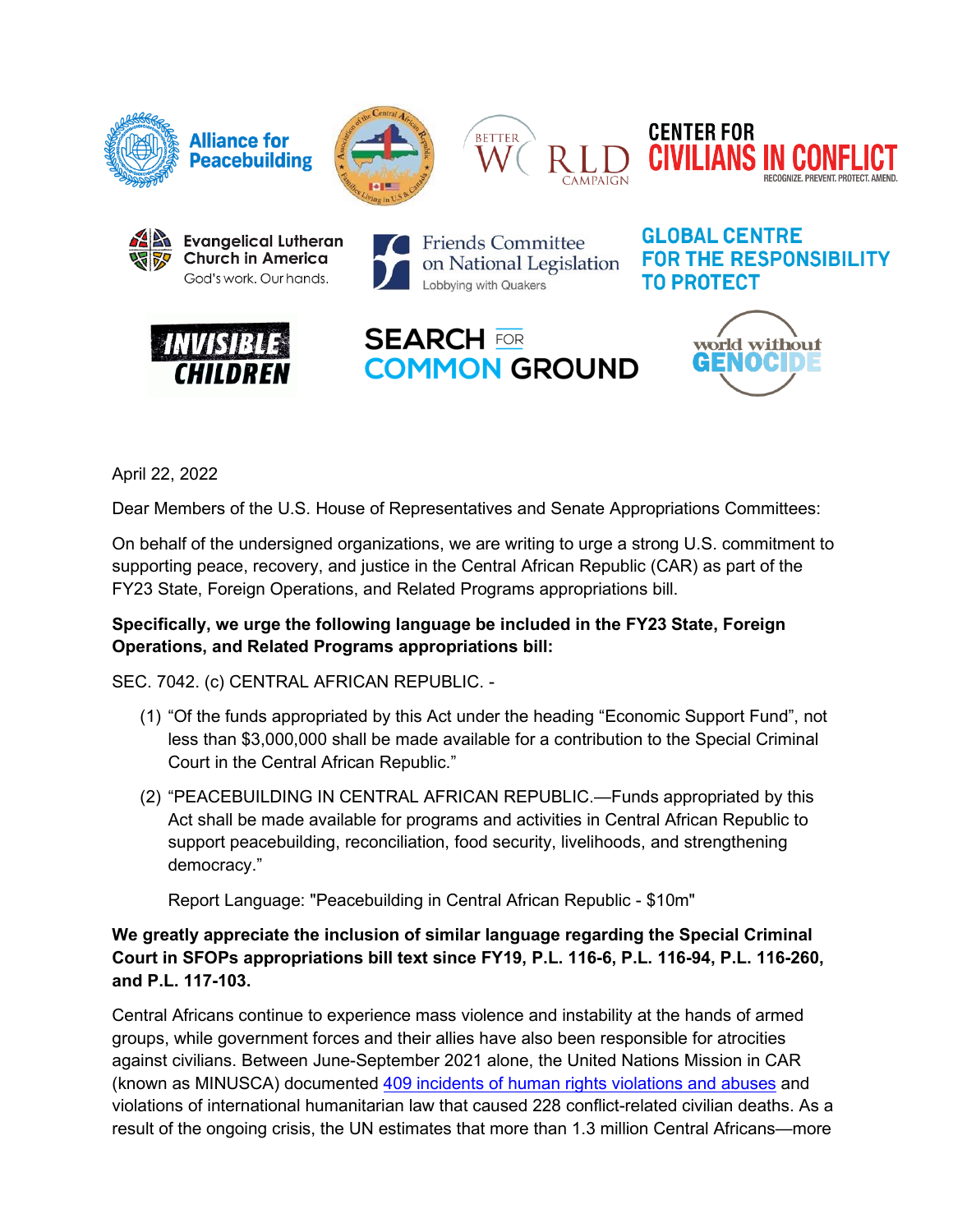than one-fourth of the population[—have been displaced](https://reports.unocha.org/en/country/car) from their homes, and 49% of the population faces food insecurity.

**Special Criminal Court**: The Government of CAR has taken important steps to limit impunity for atrocity crimes committed in the country through the establishment of the Special Criminal Court (SCC) in 2018 to prosecute grave violations of human rights and international humanitarian law committed since 2003. The Court has [made significant progress in the past](https://www.hrw.org/news/2021/09/14/central-african-republic-important-step-justice)  [year,](https://www.hrw.org/news/2021/09/14/central-african-republic-important-step-justice) and started [its first trial](https://www.hrw.org/news/2022/04/12/central-african-republic-first-trial-special-criminal-court#whatisthefirst) on April 19, 2022. The opening of the trial is a landmark moment for victims in the Central African Republic who have repeatedly called for justice for heinous crimes committed during successive conflicts in the country.

The SCC has pioneered a unique structure in which international and national judges and prosecutors work together in the court, which is based in the Central African Republic justice system. If successful, the SCC could be a model for delivering justice for war crimes while strengthening national judicial mechanisms. The effectiveness of the SCC is important to the Government of CAR's ability to hold independent and fair trials and to bring perpetrators of war crimes to justice in order to advance accountability and contribute to long-term stability and peace in the country.

The SCC operates on a modest budget of approximately \$14-15 million per year, a fraction of the annual cost of other hybrid war crimes courts. Given the SCC budget, the U.S.'s contribution of \$3 million in FY20, FY21, and FY22 has provided critically important funding, including for victim and witness protection, operational and financial support for investigative missions, staff training and development, improved case management, and forensics. U.S. funding is also important to encouraging other donors to dedicate resources to the court.

**Reconciliation, peacebuilding, and other activities**: We urge U.S. support for critical peacebuilding, livelihood, food security, and strengthening of democracy initiatives. Central Africans have expressed a deep commitment to peace, forming more than 1,000 community level peace committees. These committees resolve conflicts and rebuild economies disrupted by war through grassroots approaches and social cohesion initiatives that effectively engage marginalized communities. Increasing support to \$10 million in FY23 would advance proven community-based peacebuilding approaches and allow investments in underfunded sectors such as agriculture, which currently receive no U.S. funding.

**MINUSCA**: Finally, in order to maintain stability in CAR, we also urge fully funding of U.S. commitments to UN peacekeeping operations and MINUSCA. In 2021, MINUSCA played a critical role in protecting populations, securing presidential and legislative elections and preventing non-state armed groups from taking over the capital. While the U.S. has repeatedly voted on the Security Council to renew the mandate of MINUSCA—and supported an increase of nearly 3,700 military and police personnel—we are not currently paying our fair share to the mission in CAR or any other peacekeeping operation. Overall, the U.S. has amassed \$1.1 billion in arrears over the last few years. The continued accumulation of debt by the U.S. is unsustainable for UN peacekeeping, which, among other responsibilities, separates warring parties, protects civilians, and facilitates the delivery of humanitarian and development assistance in conflict zones around the world, all at just one-eighth the cost of deploying U.S. troops. This debt also means that troop-contributing countries are not being fully reimbursed,